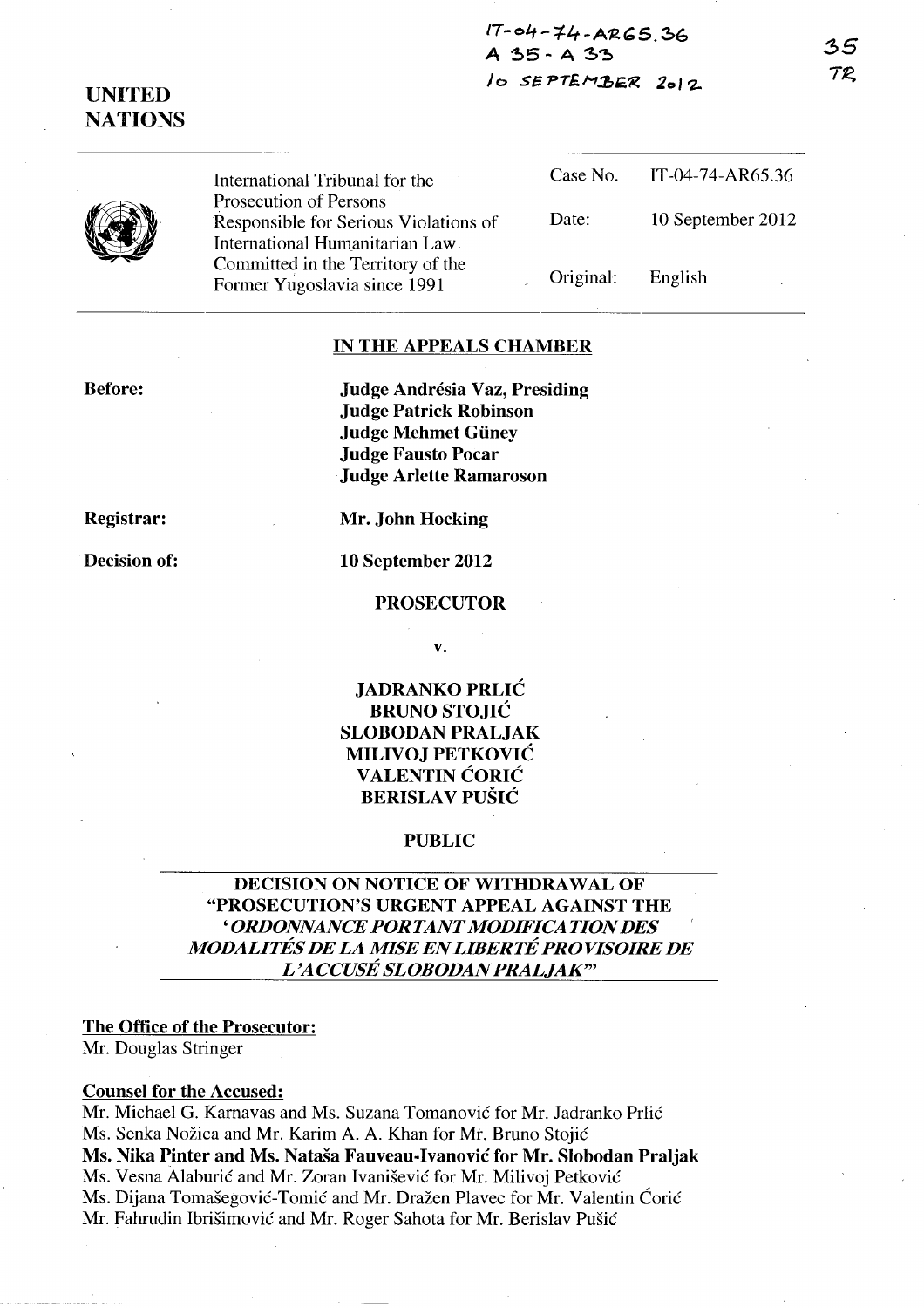**THE APPEALS CHAMBER** of the International Tribunal for the Prosecution of Persons Responsible for Serious Violations of International Humanitarian Law Committed in the Territory of the Former Yugoslavia since 1991 ("Appeals Chamber" and "Tribunal", respectively),

**NOTING** the "Order to Vary Terms of Provisional Release for Accused Slobodan Praljak", issued confidentially and *ex parte* by Trial Chamber **III** of the Tribunal ("Trial Chamber") on 23 August 2012 ("Order of 23 August 2012");<sup>1</sup>

**BEING SEISED OF** the "Prosecution's Urgent Appeal Against the *'Ordonnance portant modification des modalités de la mise en liberté provisoire de l'accusé Slobodan Praljak"'*, filed confidentially and *ex parte* on 28 August 2012 ("Appeal"),<sup>2</sup> in which the Office of the Prosecutor ("Prosecution") requests the Appeals Chamber to quash the Order of 23 August 2012 and order Slobodan Praljak ("Praljak") to immediately return to the United Nations Detention Unit  $("UNDU$ ");<sup>3</sup>

**NOTING** however that, on 4 September 2012, the Trial Chamber issued confidentially and *ex parte*  the *"Decision portant sur la requete de Slobodan Praljak relative a sa mise en liberte provisoire",* in which it ordered that Praljak return to the UNDU by 6 September  $2012$ ;<sup>4</sup>

**NOTING** the "Notice of Withdrawal of 'Prosecution's Urgent Appeal Against the *'Ordonnance portant modification des modalités de la mise en liberté provisoire de l'accusé Slobodan Praljak""*, filed by the Prosecution on 7 September 2012 ("Notice of Withdrawal") informing the Appeals Chamber of the withdrawal of its Appeal "[i]n light of Praljak's return to the UNDU";<sup>5</sup>

## **FOR THE FOREGOING REASONS,**

**DECLARES** that the Appeal has been withdrawn.

34

<sup>I</sup>*Prosecutor v. ladranko Prlic et aI.,* Case No. IT-04-74-T, Order to Vary Terms of Provisional Release for Accused Slobodan PraIjak, 23 August 2012 (confidential and *ex parte,* with confidential and *ex parte* annex; public redacted version filed on 27 August 2012) (the English translations of the French originals were filed on 29 August 2012 (confidential and *ex parte* version) and 3 September 2012 (public redacted version)).

<sup>2</sup> A public redacted version was filed on 29 August 2012.

 $3$  Appeal, paras 1, 11.